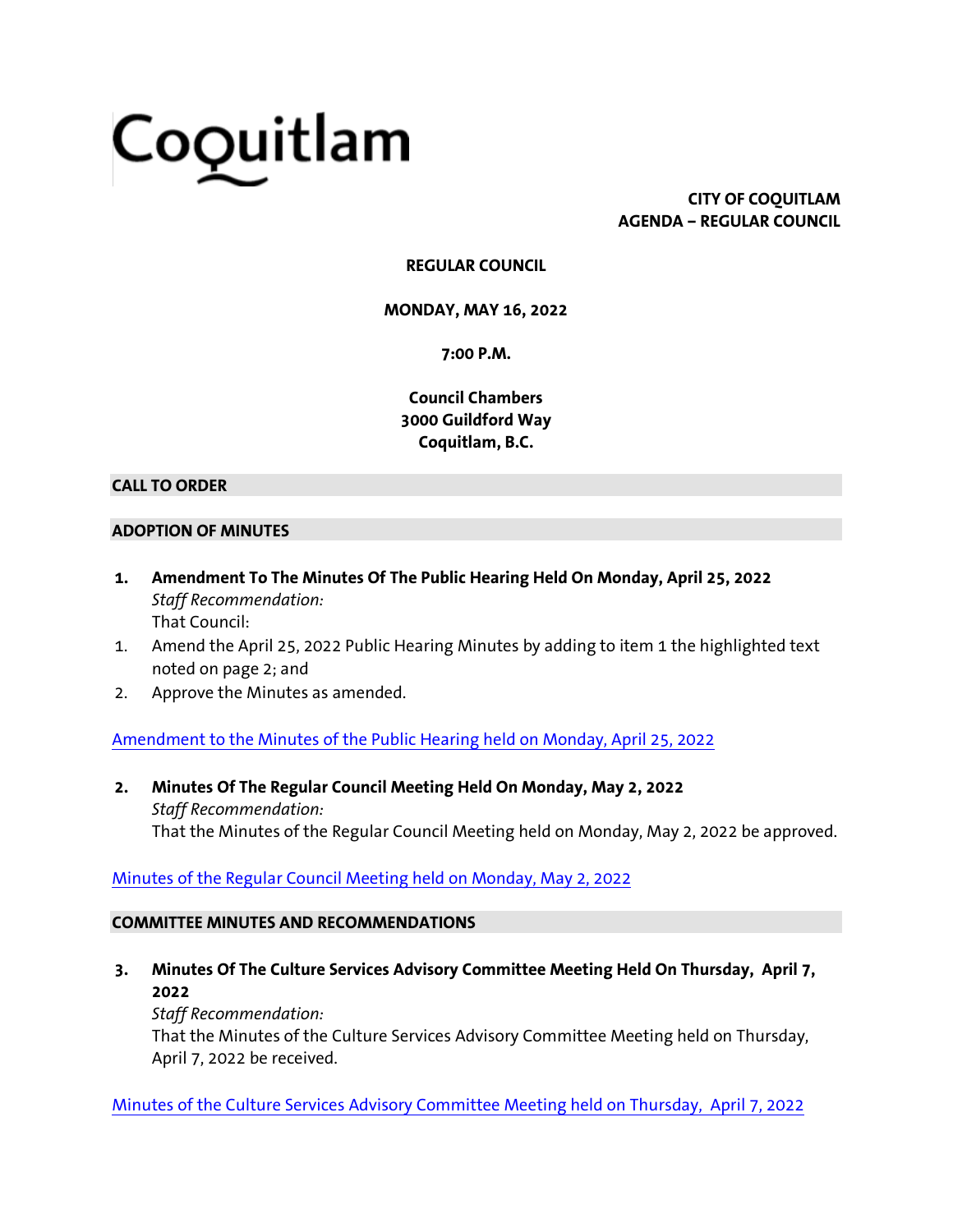#### **REPORTS OF STAFF**

#### *PLANNING AND DEVELOPMENT*

**4. Report Of The Director Development Services – Fourth And Final Reading Of Zoning Amendment Bylaw No. 5040, 2020 For Portions Of 3553, 3557 And 3563 Victoria Drive – Grd Victoria Homes Inc & Rbd Victoria Homes Inc. (PROJ 19-069)** *Staff Recommendation:* That Council give fourth and final reading to City of Coquitlam Zoning Amendment Bylaw No. 5040, 2020.

[Fourth and Final Reading of Zoning Amendment Bylaw No. 5040, 2020 for Portions of 3553, 3557](https://coquitlam.ca.granicus.com/MetaViewer.php?view_id=&event_id=1303&meta_id=55508)  and 3563 Victoria Drive - [GRD Victoria Homes Inc & RBD Victoria Homes Inc. \(PROJ 19-069\)](https://coquitlam.ca.granicus.com/MetaViewer.php?view_id=&event_id=1303&meta_id=55508)

- **5. Report Of The Director Development Services – Fourth And Final Reading Of Zoning Amendment Bylaw No. 5127, 2021 And Development Permit Authorization To Facilitate Dp 19 112166 At 209 Lebleu Street – Porte Homes (PROJ 19-057)** *Staff Recommendation:* That Council:
- 1. Give fourth and final reading to City of Coquitlam Zoning Amendment Bylaw No. 5127, 2021; and
- 2. Approve the signing and sealing of Development Permit No. 19 112166 DP and that the Mayor and City Clerk be authorized to execute this Permit on behalf of the City of Coquitlam.

[Fourth and Final Reading of Zoning Amendment Bylaw No. 5127, 2021 and Development Permit](https://coquitlam.ca.granicus.com/MetaViewer.php?view_id=&event_id=1303&meta_id=55510)  [Authorization to Facilitate DP 19 112166 at 209 Lebleu Street -](https://coquitlam.ca.granicus.com/MetaViewer.php?view_id=&event_id=1303&meta_id=55510) Porte Homes (PROJ 19-057)

**6. Report Of The Director Development Services – Third Reading Extension Of Zoning Amendment Bylaw No. 5034, 2020 At 3423 Victoria Drive – Landmark Engineering And Planning Ltd. (PROJ 19-086)**

*Staff Recommendation:*

That Council extend third reading of City of Coquitlam Zoning Amendment Bylaw No. 5034, 2020 for an additional 12-month period to June 1, 2023.

[Third Reading Extension of Zoning Amendment Bylaw No. 5034, 2020 at 3423 Victoria Drive -](https://coquitlam.ca.granicus.com/MetaViewer.php?view_id=&event_id=1303&meta_id=55512) [Landmark Engineering and Planning Ltd. \(PROJ 19-086\)](https://coquitlam.ca.granicus.com/MetaViewer.php?view_id=&event_id=1303&meta_id=55512)

- **7. Report Of The Director Development Services – Land Use Contract Discharge Bylaw No. 5194, 2022 For Meadowbrook – City Of Coquitlam (PROJ 21-162)** *Staff Recommendation:* That Council:
- 1. Rescind second and third readings to City of Coquitlam Land Use Contract Discharge Bylaw No. 5194, 2022; and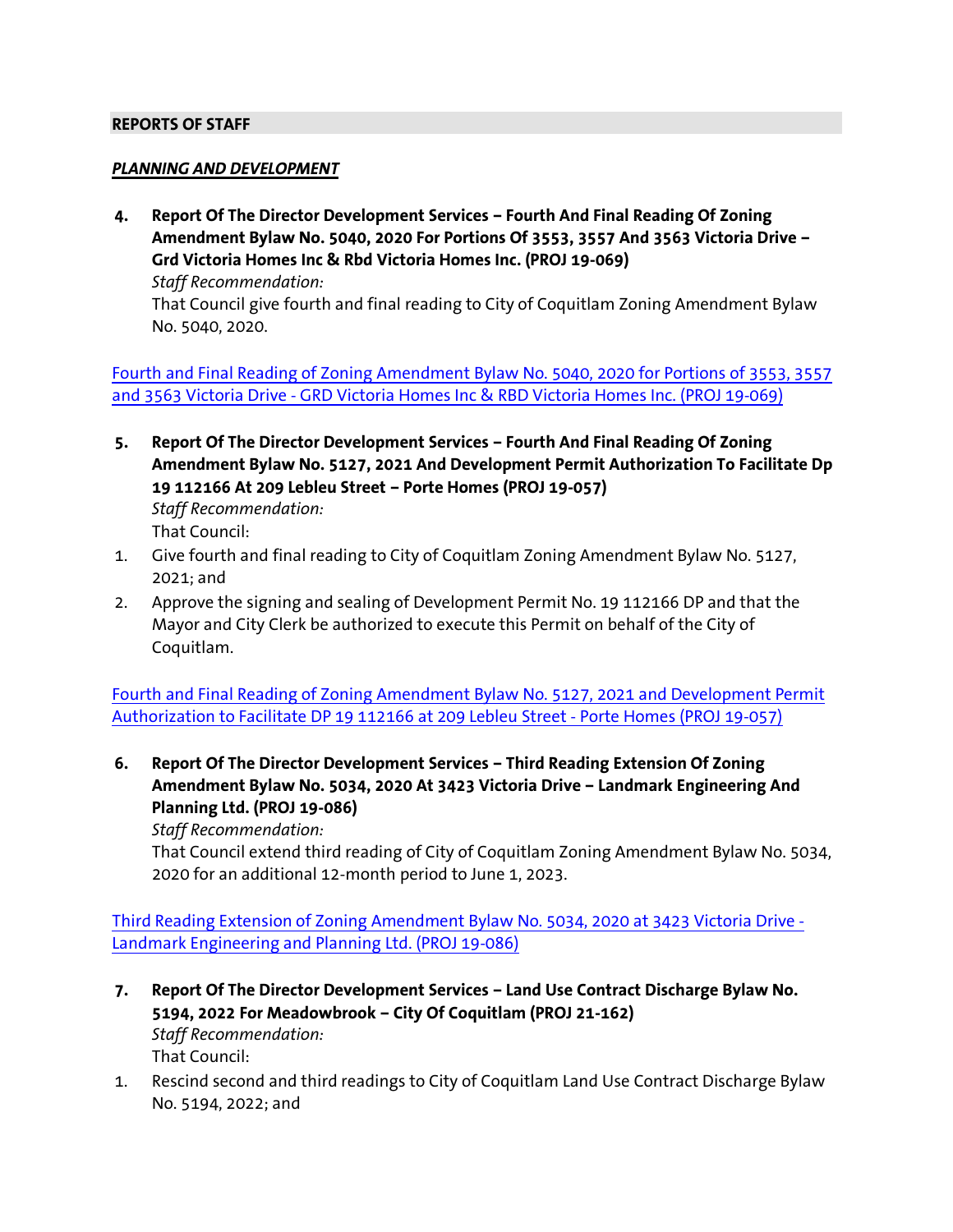2. Refer Bylaw No. 5194, 2022 to Public Hearing.

[Land Use Contract Discharge Bylaw No. 5194, 2022 for Meadowbrook -](https://coquitlam.ca.granicus.com/MetaViewer.php?view_id=&event_id=1303&meta_id=55514) City of Coquitlam (PROJ [21-162\)](https://coquitlam.ca.granicus.com/MetaViewer.php?view_id=&event_id=1303&meta_id=55514)

**8. Report Of The Director Development Services – Housing Agreement Bylaw No. 5223, 2022 At 618, 622, 626 Claremont Street And 631 And 633 Gardena Drive – Strand (PROJ 21-021)** *Staff Recommendation:*

That Council give first, second, and third readings to City of Coquitlam Housing Agreement Bylaw No. 5223, 2022.

[Housing Agreement Bylaw No. 5223, 2022 at 618, 622, 626 Claremont Street and 631 and 633](https://coquitlam.ca.granicus.com/MetaViewer.php?view_id=&event_id=1303&meta_id=55516)  Gardena Drive - [Strand \(PROJ 21-021\)](https://coquitlam.ca.granicus.com/MetaViewer.php?view_id=&event_id=1303&meta_id=55516)

- **9. Report Of The General Manager Planning And Development – Southwest Housing Review - Proposed Burquitlam-Lougheed Neighbourhood Plan Neighbourhood Pockets Ocp Amendment Bylaw No. 5162, 2022 And Zoning Amendment Bylaw No. 5163, 2022 (PROJ 20-145) (Introductory Comments By General Manager Planning And Development)** *Staff Recommendation:* That Council:
- 1. Give first reading to City of Coquitlam Citywide Official Community Plan Amendment Bylaw No. 5162, 2022, to amend the Burquitlam-Lougheed Neighbourhood Plan, and make related amendments to the Southwest Coquitlam Area Plan;
- 2. In accordance with the Local Government Act, consider Bylaw No. 5162, 2022, in conjunction with both the City of Coquitlam 2022 Five-Year Financial Plan Bylaw No. 5176, 2021, and the Regional Solid Waste Management Plan;
- 3. Give first reading to City of Coquitlam Zoning Amendment Bylaw No. 5163, 2022;
- 4. Refer Bylaw Nos. 5162, 2022 and 5163, 2022 to Public Hearing; and
- 5. Having given consideration to the requirements of Section 3.5.2.3 of the City of Coquitlam Development Procedures Bylaw No. 4068, 2009, direct staff to conduct additional notification prior to the Public Hearing as outlined in the report of the General Manager Planning and Development dated May 10, 2022 and entitled "Southwest Housing Review - Proposed Burquitlam-Lougheed Neighbourhood Plan Neighbourhood Pockets OCP Amendment Bylaw No. 5162, 2022 and Zoning Amendment Bylaw No. 5163, 2022 (PROJ 20-  $145$ ".

Southwest Housing Review - [Proposed Burquitlam-Lougheed Neighbourhood Plan](https://coquitlam.ca.granicus.com/MetaViewer.php?view_id=&event_id=1303&meta_id=55518)  [Neighbourhood Pockets OCP Amendment Bylaw No. 5162, 2022 and Zoning Amendment Bylaw](https://coquitlam.ca.granicus.com/MetaViewer.php?view_id=&event_id=1303&meta_id=55518)  [No. 5163, 2022 \(PROJ 20-145\)](https://coquitlam.ca.granicus.com/MetaViewer.php?view_id=&event_id=1303&meta_id=55518)

# *ENGINEERING AND PUBLIC WORKS*

**10. Report Of The General Manager Engineering And Public Works – Winter 2021/2022 Weather Response Summary (Introductory Comments By General Manager Engineering**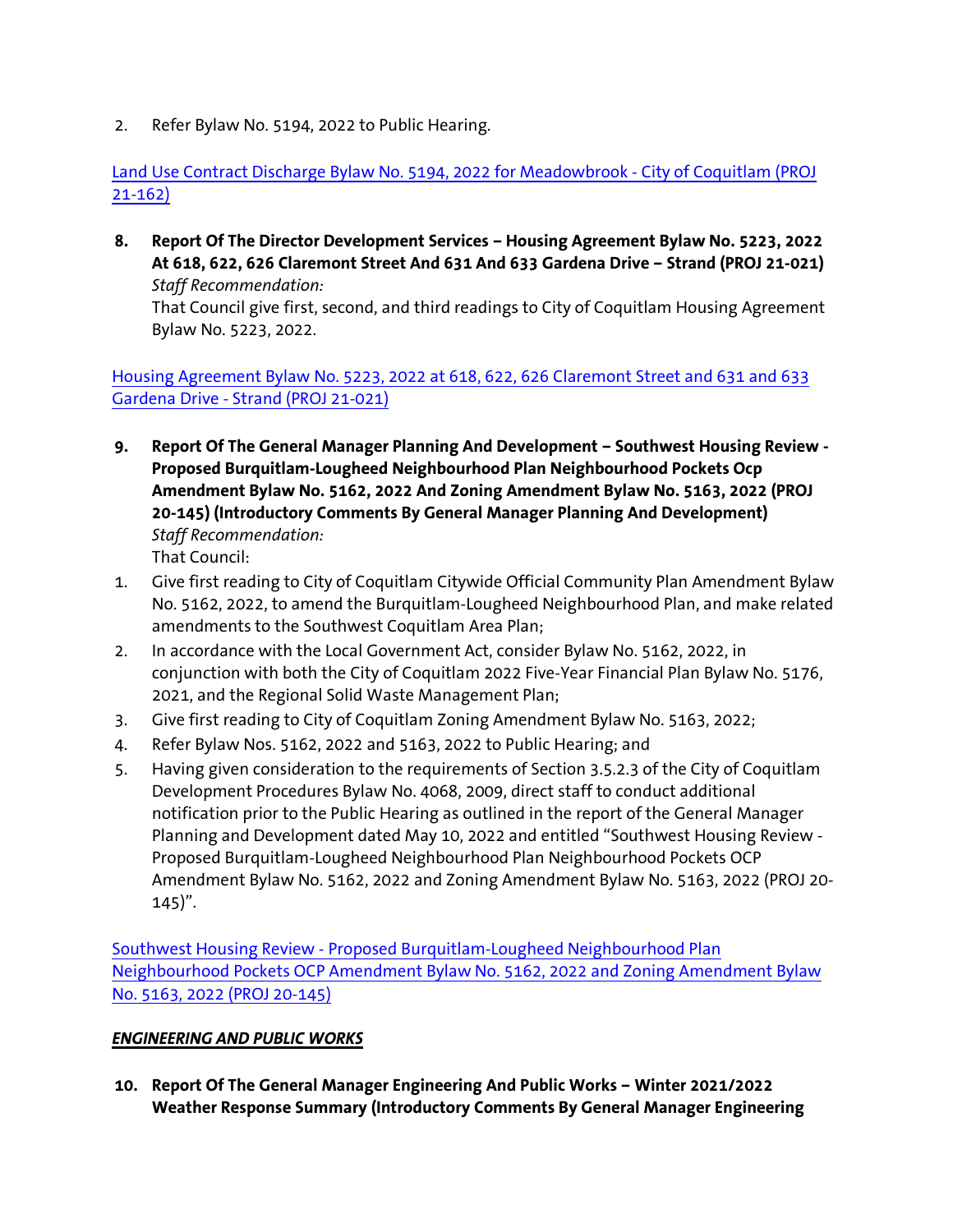# **And Public Works)**

*Staff Recommendation:* That Council:

- 1. Authorize staff to proceed with increased/modified parking restrictions in various areas of the City as described in detail in this report.
- 2. Authorize staff to transfer \$1M from the City Initiatives Reserve to the Extreme Weather Reserve.
- 3. Support staff's recommendation to include a one-time request of \$250,000 in the 2023 budget to expand the salt storage facility at the Austin Works Yard to double the storage capacity.

# [Winter 2021/2022 Weather Response Summary](https://coquitlam.ca.granicus.com/MetaViewer.php?view_id=&event_id=1303&meta_id=55520)

**11. Report Of The General Manager Legislative Services – Proposed Bylaw Amendments – Bylaw Enforcement And Animal Care (Introductory Comments By General Manager Legislative Services)**

*Staff Recommendation:* That Council:

- 1. Give first, second and third readings to Animal Care and Control Amendment Bylaw No. 5215, 2022; and
- 2. Give first, second and third readings to Bylaw Notice Enforcement Amendment Bylaw No. 5216, 2022.

## Proposed Bylaw Amendments - [Bylaw Enforcement and Animal Care](https://coquitlam.ca.granicus.com/MetaViewer.php?view_id=&event_id=1303&meta_id=55522)

**12. Report Of The General Manager Legislative Services – 2022 Ubcm Community Excellence Awards**

## *Staff Recommendation:*

That Council endorse the City of Coquitlam's applications to the 2022 UBCM Community Excellence Awards, as outlined in the report of the General Manager Legislative Services dated May 10, 2022 and entitled "2022 UBCM Community Excellence Awards".

## [2022 UBCM Community Excellence Awards](https://coquitlam.ca.granicus.com/MetaViewer.php?view_id=&event_id=1303&meta_id=55524)

## **REPORTS OF COUNCILLORS**

**13. Metro Vancouver Board In Brief (April 29, 2022) - Metro Vancouver Board Representatives Available To Respond To Questions**

*Staff Recommendation:* That Council receive for information the Metro Vancouver Board in Brief.

[Metro Vancouver Board in Brief \(April 29, 2022\)](https://coquitlam.ca.granicus.com/MetaViewer.php?view_id=&event_id=1303&meta_id=55526)